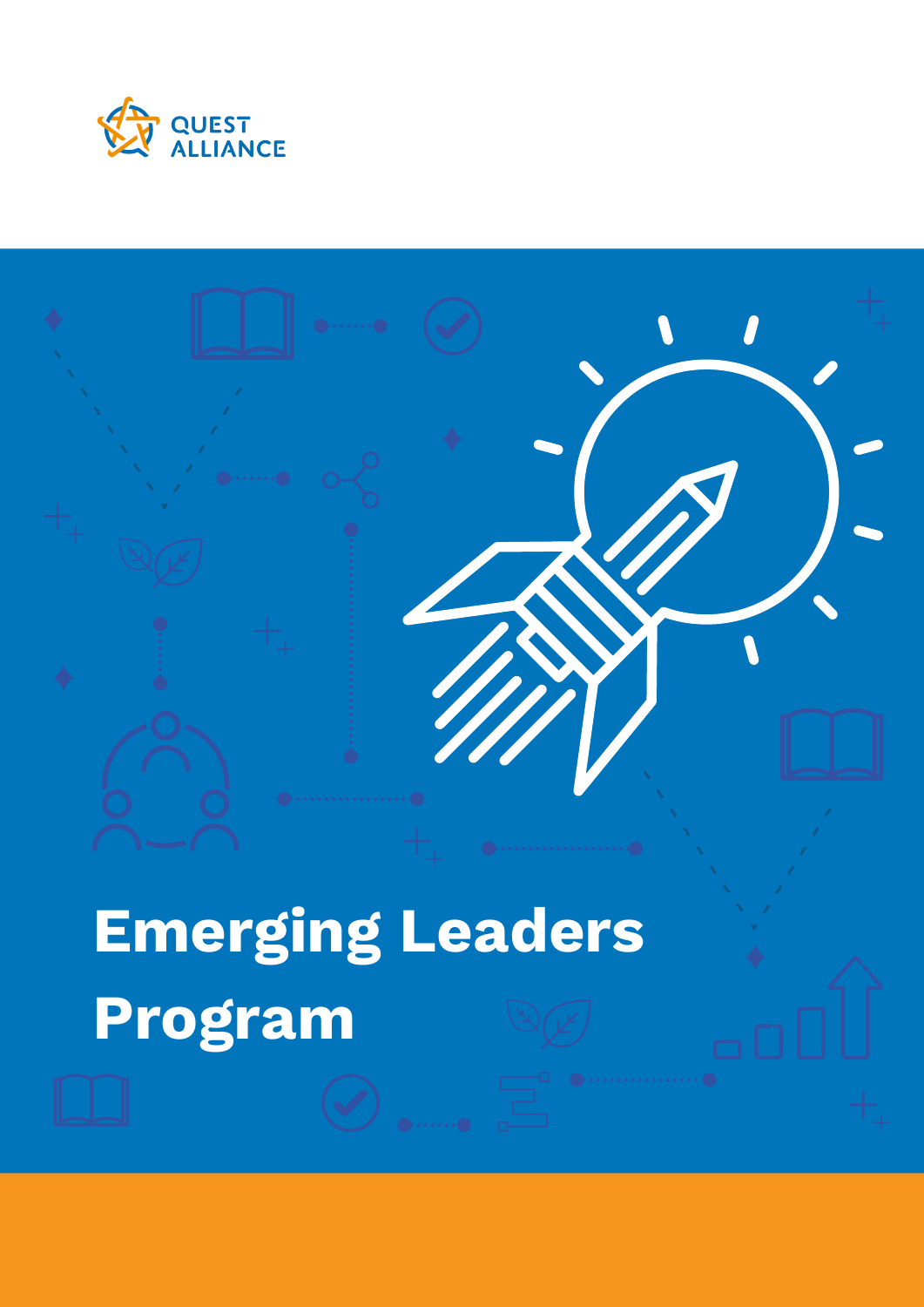

**The Emerging Leaders Program by Quest Alliance is uniquely designed to build capacities and develop organizational leaders.**

With a focus on building leadership for the future of work and learning, it is aimed at developing a network of compelling leaders.

The program involves a series of meaningful experiences delivered through virtual learning, peer networks and change-projects within Quest Alliance and its ecosystem.

This online learning course has 4 modules spread over 6 months.

You will be taught by a crème de la crème guest faculty carefully handpicked for each of the thematic areas, with peers in the course who come from diverse organizations across the education and employability sector.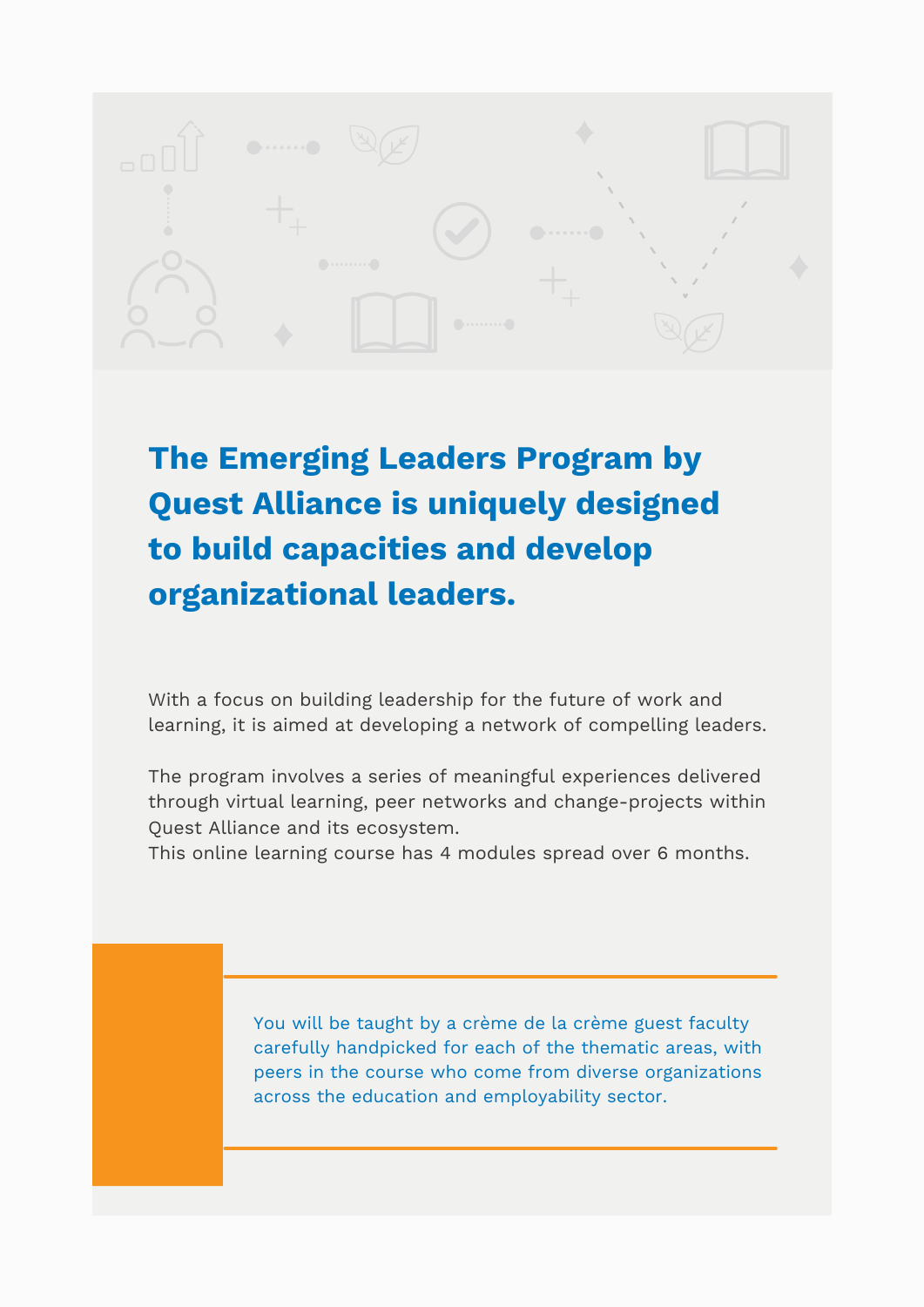#### **WHO IS THIS COURSE DESIGNED FOR?**

If you are in line to be a leader of an institute or an organization in the next few months / years, this course is designed only for you. All upcoming leaders of organizations, mid-level managers and second-line managers are encouraged to be part of the Emerging Leaders Program.

We believe leaders are at the heart of creating cultures that build 21st-century skills needed to influence, synergize and collaborate, allow learning organizations to thrive.

Leadership development creates change within their organizational environments, which then has the potential to trigger systemic shifts. The Emerging Leaders Program is our effort to build such leadership within organizations in the social sector.

#### **HOW WILL THIS COURSE HELP YOU?**

The Emerging Leaders Program will help you:



Understand, harness and take accountability for your own identity and power.





Map individual and organizational value systems, and understand systems-change to effect long-term sustainable change.

Work on identifying and honing patterns of communication to improve inter and intra team dynamics.

See your organization as a whole and your role within it as a leader -- and plan for the change you can influence.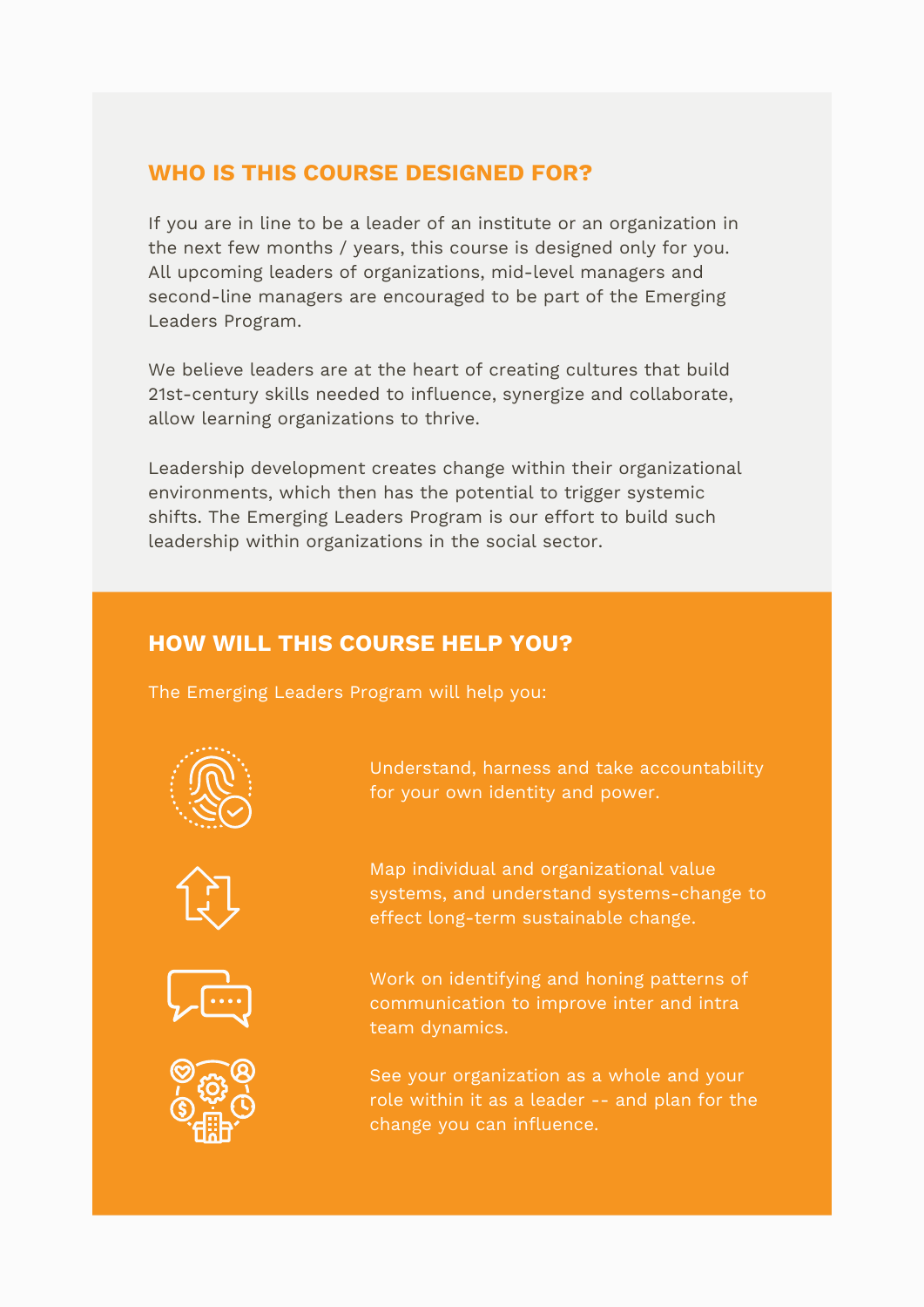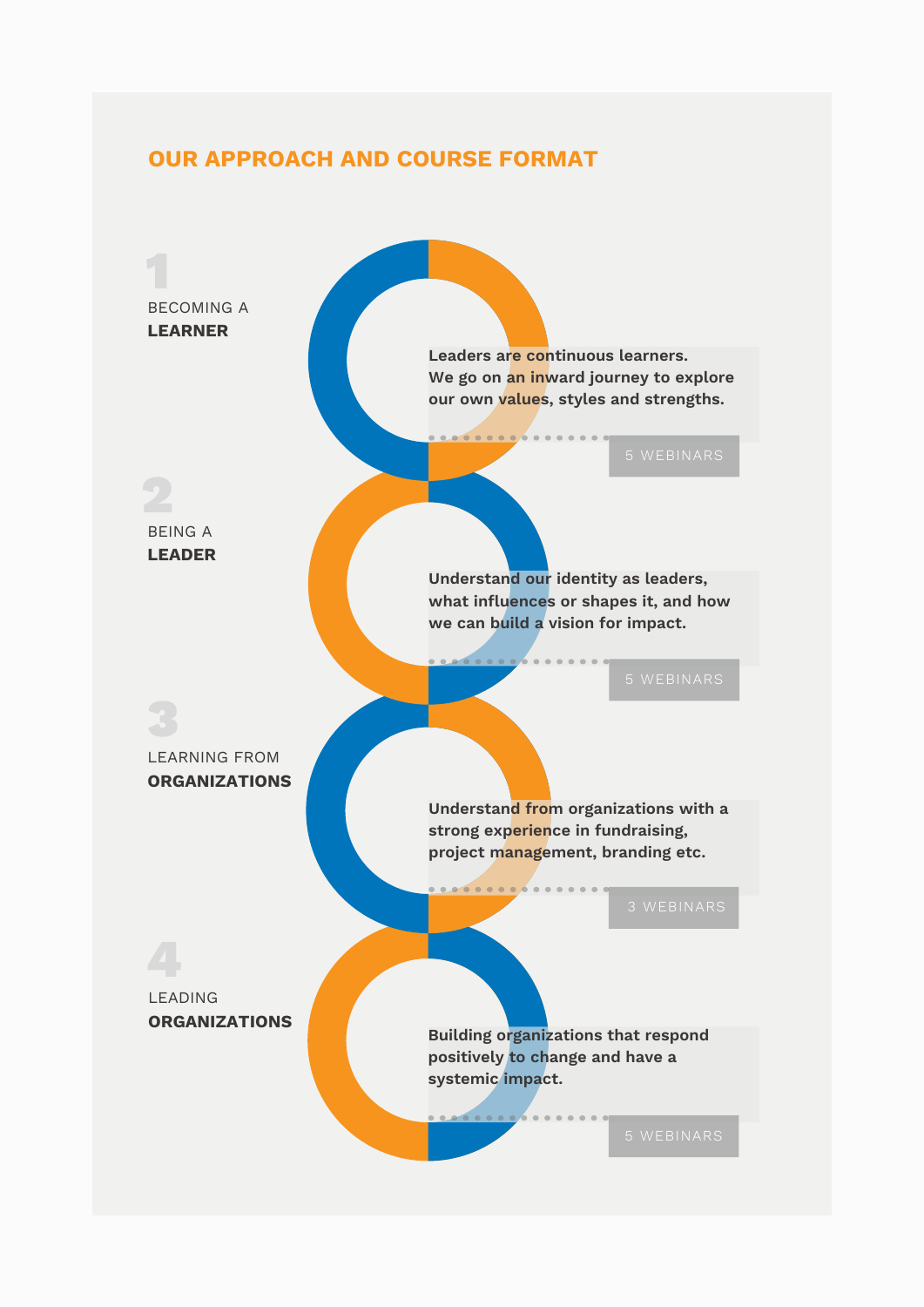#### **COURSE DETAILS**

**Course starts: July 12th, 2022 Duration: 6 months Course ends: December 16th, 2022**

The online program is spread over 20 weeks and has 4 key modules. One workshop will be conducted each week through a virtual platform (Zoom) for each batch to work and learn via a case-based and collaborative approach.

- Modules 1, 2 and 4 are mandatory for everyone.
- Module 3 is elective. These electives would be on topics like fundraising and CSR, brand building, project management etc.
- Participants should commit to 6 hours per week, which includes 3 hours of webinar every Friday from 10 am to 1 pm in virtual modules.

The modules will be a mix of experiential, self-reflective, group activities and frameworks along with reading resources. The participants will engage in applying the frameworks and practices to their organizational context and identify areas of action.

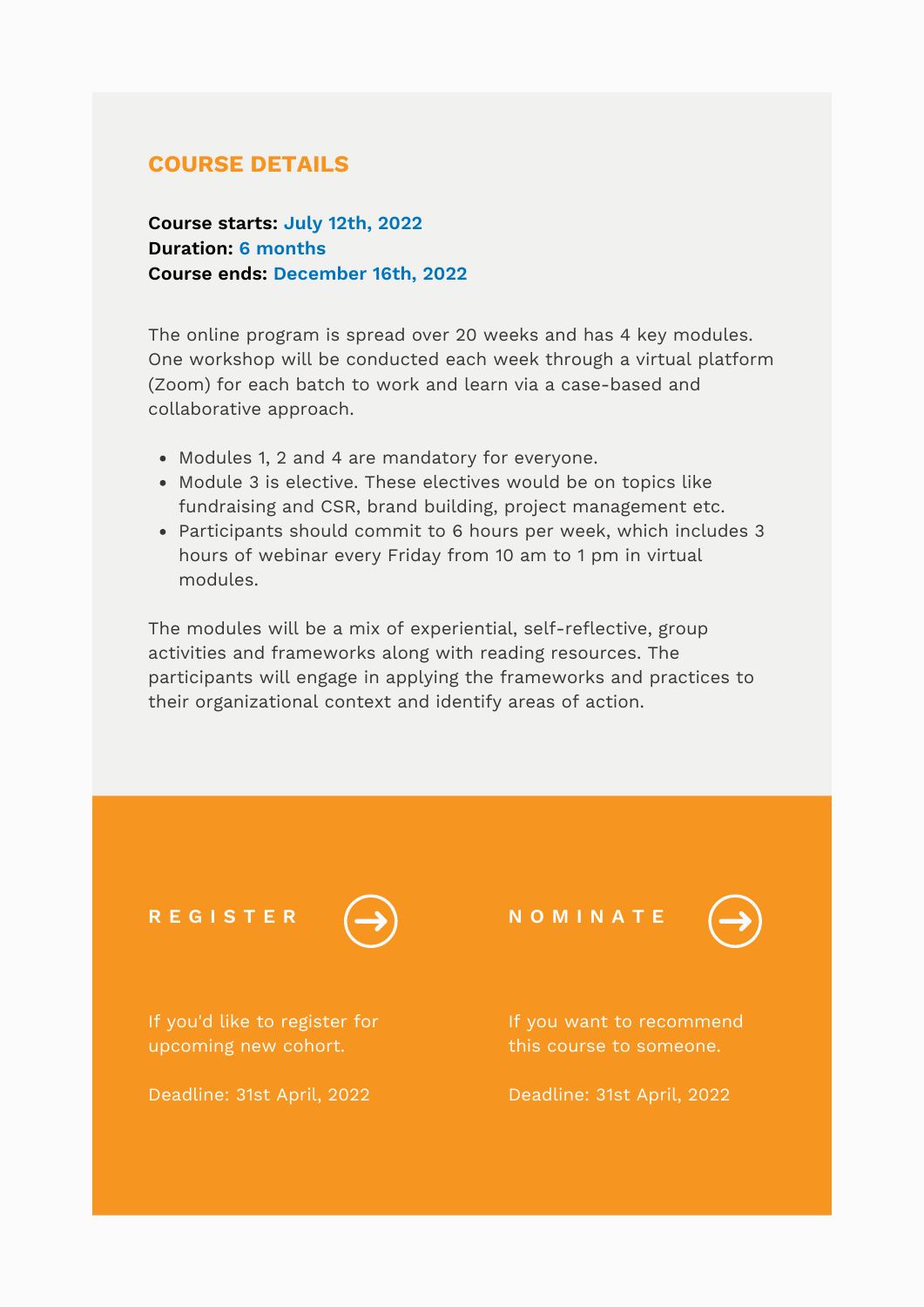## **OUTREACH AND IMPACT**







**34**



**14**

### **FUNDING PARTNER**